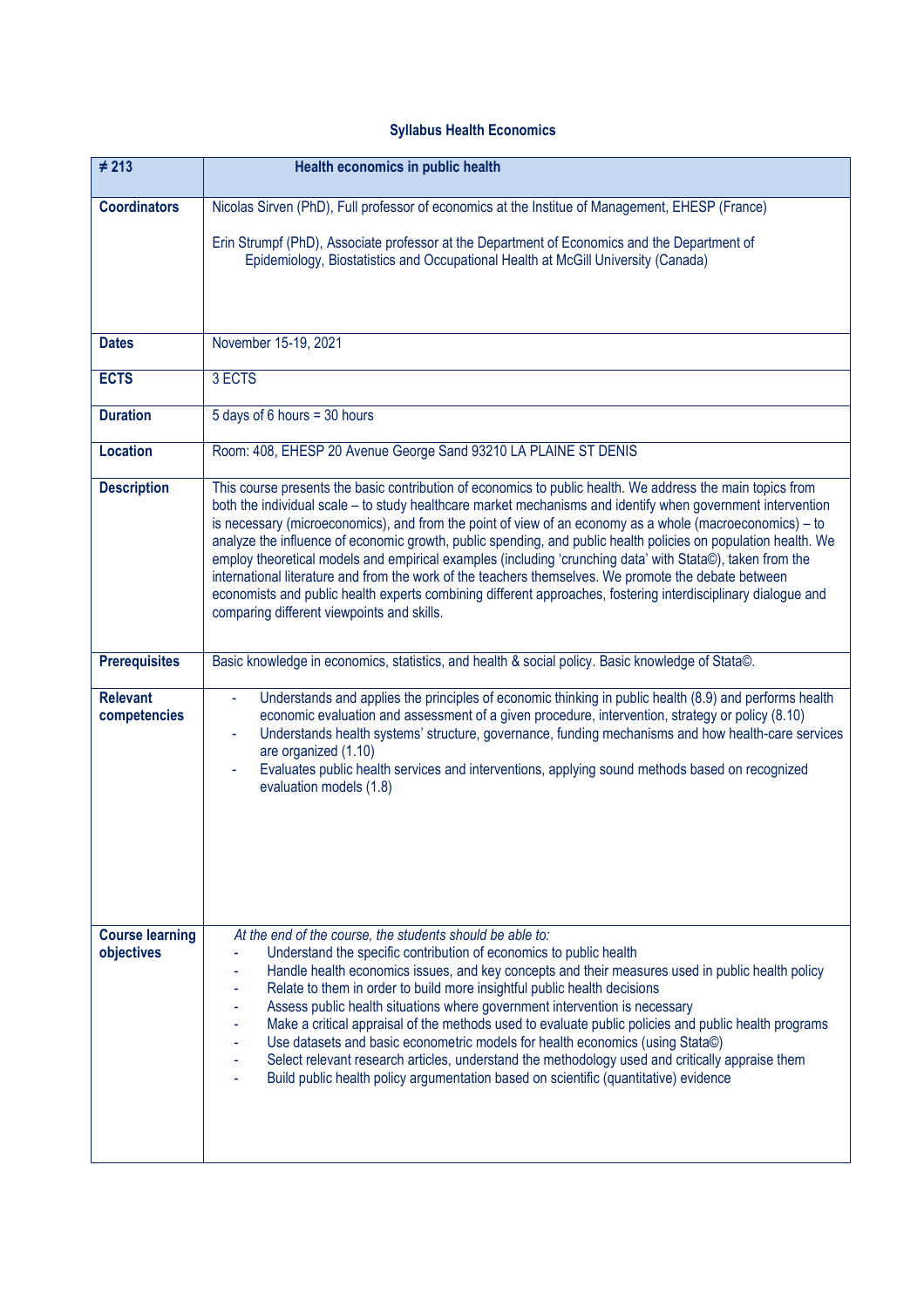| <b>Structure</b><br>(details of<br>sessions<br>title/speaker/d<br>ate/ duration) | <b>Part 1. Microeconomics of health - Erin Strumpf</b><br>[Day 1] Demand for and Production of Health<br>Sessions 1 (morning) & 2 (afternoon)<br>Basics of the demand for health ("the Grossman model")<br>Health as an input into utility<br>ä,<br>Marginal costs & benefits<br>$\omega$<br>Opportunity cost.<br>ä,<br>[Day 2] Government Intervention in Health<br>Sessions 3 (morning) & 4 (afternoon)<br>Basics of market failure<br>ä,<br>Rational decision makers<br>$\Box$<br>Economic/public health perspectives on government intervention<br>$\equiv$                                                                                                                                                                                                                        |
|----------------------------------------------------------------------------------|----------------------------------------------------------------------------------------------------------------------------------------------------------------------------------------------------------------------------------------------------------------------------------------------------------------------------------------------------------------------------------------------------------------------------------------------------------------------------------------------------------------------------------------------------------------------------------------------------------------------------------------------------------------------------------------------------------------------------------------------------------------------------------------|
|                                                                                  | <b>Part 2. Macroeconomics of health - Nicolas Sirven</b><br>[Day 3] Health, Income, and Inequality<br>Sessions 5 (morning) & 6 (afternoon)<br>Cross-country contribution of income to health over time (The Preston Curve)<br>$\blacksquare$<br>Income inequality between vs. within countries<br>$\blacksquare$<br>Various forms of inequality and health ("deaths of despair")<br>$\omega$<br>The future of capitalism and health<br>$\blacksquare$<br>[Day 4] Health Systems Sustainability<br>Sessions 7 (morning) & 8 (afternoon)<br>Cross-country analysis of healthcare expenditures (HCE) over time<br>$\blacksquare$<br>The determinants of HCE ("the usual suspects")<br>$\blacksquare$<br>Theoretical and empirical elements ("the red herring", "the cost disease").<br>ä, |
|                                                                                  | Part 3. Wrap-up - Erin Strumpf & Nicolas Sirven<br>[Day 5] Wrap-up<br>Session 9 (morning)<br>Q&A about what we have learned<br>Presentation by the teachers of their most recent research work on economic evaluation ("economics<br>seminar"), students evaluation.<br>Session 10 (afternoon)<br>Exam                                                                                                                                                                                                                                                                                                                                                                                                                                                                                 |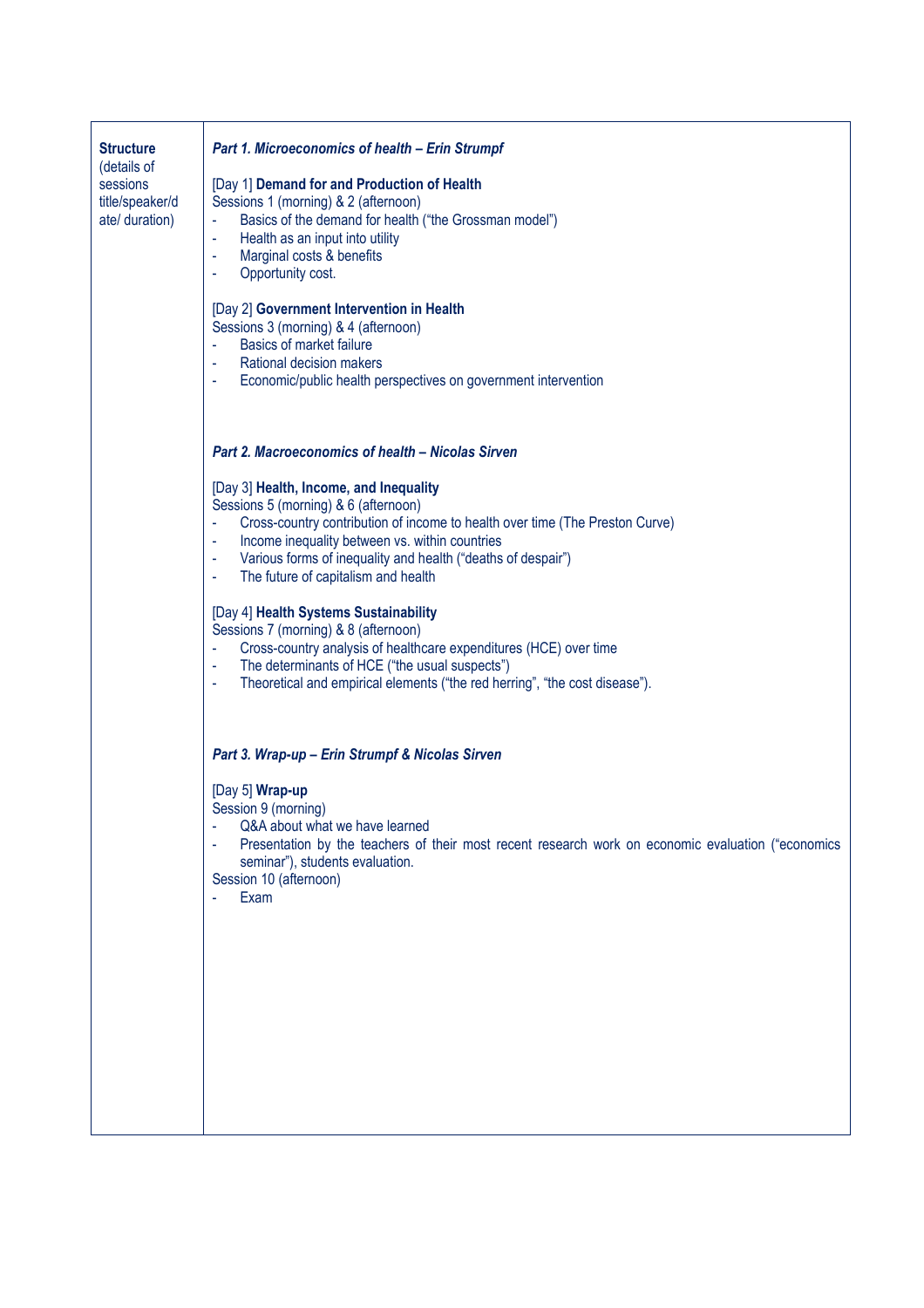| <b>Resources</b>                    | Culyer, A. J. (2014). Encyclopedia of health economics. Newnes.                                                                                                                                                                                                                                                                                                                                                                                                                                                                                                                                                                                                                                                                                                                                                                                                                |
|-------------------------------------|--------------------------------------------------------------------------------------------------------------------------------------------------------------------------------------------------------------------------------------------------------------------------------------------------------------------------------------------------------------------------------------------------------------------------------------------------------------------------------------------------------------------------------------------------------------------------------------------------------------------------------------------------------------------------------------------------------------------------------------------------------------------------------------------------------------------------------------------------------------------------------|
|                                     | Additional material will be provided for each session (articles, databases and software script)                                                                                                                                                                                                                                                                                                                                                                                                                                                                                                                                                                                                                                                                                                                                                                                |
| <b>Course requirements</b>          | Students are expected to attend all Sessions. Some applied work sessions may require students to<br>use a computer with an updated version of Stata©.                                                                                                                                                                                                                                                                                                                                                                                                                                                                                                                                                                                                                                                                                                                          |
| <b>Grading and</b><br>assessment    | Individual in class assignment.                                                                                                                                                                                                                                                                                                                                                                                                                                                                                                                                                                                                                                                                                                                                                                                                                                                |
| <b>Course policy</b>                | <b>Attendance &amp; punctuality</b><br>Regular and punctual class attendance is a prerequisite for receiving credit in a course.<br>Students are expected to attend each class. Attendance will be taken at each class.<br>The obligations of attendance and punctuality cover every aspect of the course: - lectures, conferences, group<br>projects, assessments, examinations, as described in EHESP Academic Regulations http://mph.ehesp.fr<br><b>EHESP Academic Regulation Article. 3).</b><br>If students are not able to make it to class, they are required to send an email to the instructor and to the MPH<br>program coordinating team explaining their absence prior to the scheduled class date.<br>All supporting documents are provided to the end-of-year panel.                                                                                             |
|                                     | Students who miss class are responsible for content. Any student who misses a class has the responsibility<br>for obtaining copies of notes, handouts and assignments. If additional assistance is still necessary, an<br>appointment should be scheduled with the instructor. Class time is not to be used to go over material with<br>students who have missed class.                                                                                                                                                                                                                                                                                                                                                                                                                                                                                                        |
|                                     | Lateness: Students who are more than 10 minutes late may be denied access to a class. Repeated late arrivals<br>may be counted as absences (See http://mph.ehesp.fr EHESP Academic<br>Regulation Article. 3 Attendance & Punctuality)                                                                                                                                                                                                                                                                                                                                                                                                                                                                                                                                                                                                                                          |
|                                     | Maximum absences authorized & penalty otherwise<br>Above 20% of absences will be designated a fail for a given class. The students will be entitled to be<br>reassessed in any failed component(s). If they undertake a reassessment or they retake a module this means<br>that they cannot normally obtain more than the minimum pass mark (i.e. 10 out of 20)                                                                                                                                                                                                                                                                                                                                                                                                                                                                                                                |
| <b>Course policy</b><br>(continued) | <b>Exceptional circumstances</b><br>Absence from any examination or test, or late submission of assignments due to illness, psychological<br>problems, or exceptional personal reasons must be justified; otherwise, students will be penalized, as above<br>mentioned. Students must directly notify their professor or the MPH academic secretariat before the exam or<br>before the assignment deadline. Before accepting the student's justification, the professor or the MPH<br>academic secretariat has the right to request either a certificate from the attending physician or from a<br>psychologist, or from any other relevant person<br>(See http://mph.ehesp.fr EHESP Academic Regulation Article 4 Examinations).                                                                                                                                              |
|                                     | Courtesy: All cell phones/pages MUST be turned off during class time.<br>Students are required to conduct themselves according to professional standards, eating during class time is<br>not permitted during class time, such as course or group work.                                                                                                                                                                                                                                                                                                                                                                                                                                                                                                                                                                                                                        |
| <b>Valuing diversity</b>            | Diversity enriches learning. It requires an atmosphere of inclusion and tolerance, which oftentimes challenges<br>our own closely-held ideas, as well as our personal comfort zones. The results, however, create a sense of<br>community and promote excellence in the learning environment. This class will follow principles of inclusion,<br>respect, tolerance, and acceptance that support the values of diversity. Diversity includes consideration of: (1)<br>life experiences, including type, variety, uniqueness, duration, personal values, political viewpoints, and<br>intensity; and (2) factors related to "diversity of presence," including, among others, age, economic<br>circumstances, ethnic identification, family educational attainment, disability, gender, geographic origin,<br>maturity, race, religion, sexual orientation and social position. |
| <b>Course evaluation</b>            | EHESP requests that you complete a course evaluation at the end of the school year. Your responses will be<br>anonymous, with feedback provided in the aggregate. Open-ended comments will be shared with instructors,<br>but not identified with individual students. Your participation in course evaluation is an expectation, since<br>providing constructive feedback is a professional obligation. Feedback is critical, moreover, to improving the<br>quality of our courses, as well as for instructor assessment.                                                                                                                                                                                                                                                                                                                                                     |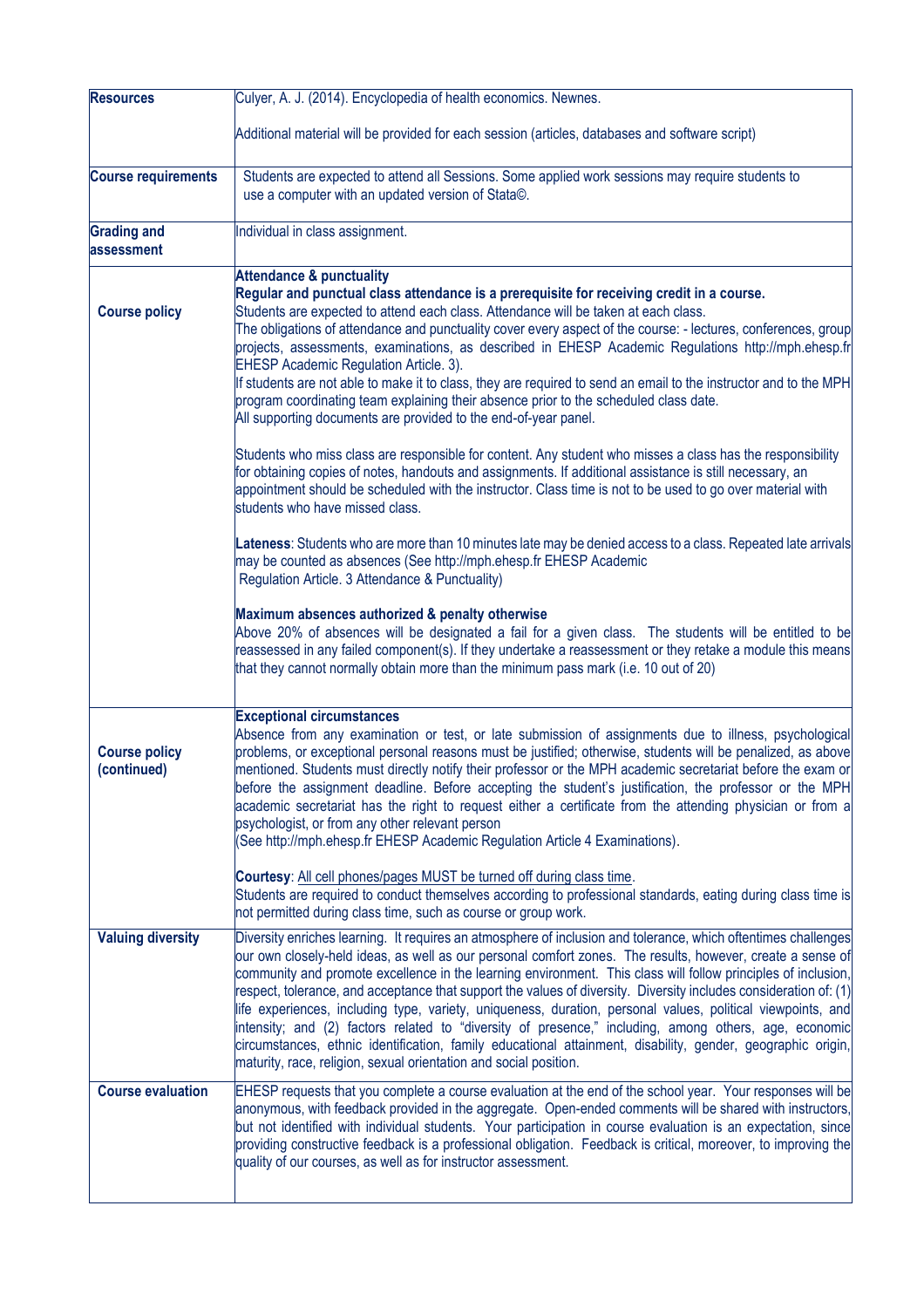| Sessions 1 to 2         | <b>Demand for and Production of Health</b>                                                                                                                         |
|-------------------------|--------------------------------------------------------------------------------------------------------------------------------------------------------------------|
| Speaker                 | Erin Strumpf                                                                                                                                                       |
| <b>Session Outline</b>  | Basics of the demand for health ("the Grossman model")<br>۰<br>Health as an input into utility<br>Marginal costs & benefits<br>Opportunity cost                    |
| Learning Objectives     | See above.                                                                                                                                                         |
| <b>Duration</b>         | 2 sessions of 3 hours each, for a total of 6 hours                                                                                                                 |
| <b>Dates</b>            | November 15th 2021                                                                                                                                                 |
| <b>Training methods</b> | Lecture with discussion                                                                                                                                            |
| Reading                 | Culyer, A. J. (2014). Encyclopedia of health economics. Newnes.<br>Additional material will be provided for each session (articles, databases and software script) |
| Validation              | Final exam                                                                                                                                                         |

| Session 3 to 4             | <b>Government Intervention in Health</b>                                                                                                                           |
|----------------------------|--------------------------------------------------------------------------------------------------------------------------------------------------------------------|
| Speaker                    | Erin Strumpf                                                                                                                                                       |
| <b>Session Outline</b>     | Basics of market failure<br>Rational decision makers<br>٠<br>Economic/public health perspectives on government intervention<br>٠                                   |
| <b>Learning Objectives</b> | See above.                                                                                                                                                         |
| <b>Duration</b>            | 2 sessions of 3 hours each, for a total of 6 hours                                                                                                                 |
| <b>Dates</b>               | November 16th 2021                                                                                                                                                 |
| <b>Training methods</b>    | Lecture with discussion                                                                                                                                            |
| Reading                    | Culyer, A. J. (2014). Encyclopedia of health economics. Newnes.<br>Additional material will be provided for each session (articles, databases and software script) |
| Validation                 | Final exam                                                                                                                                                         |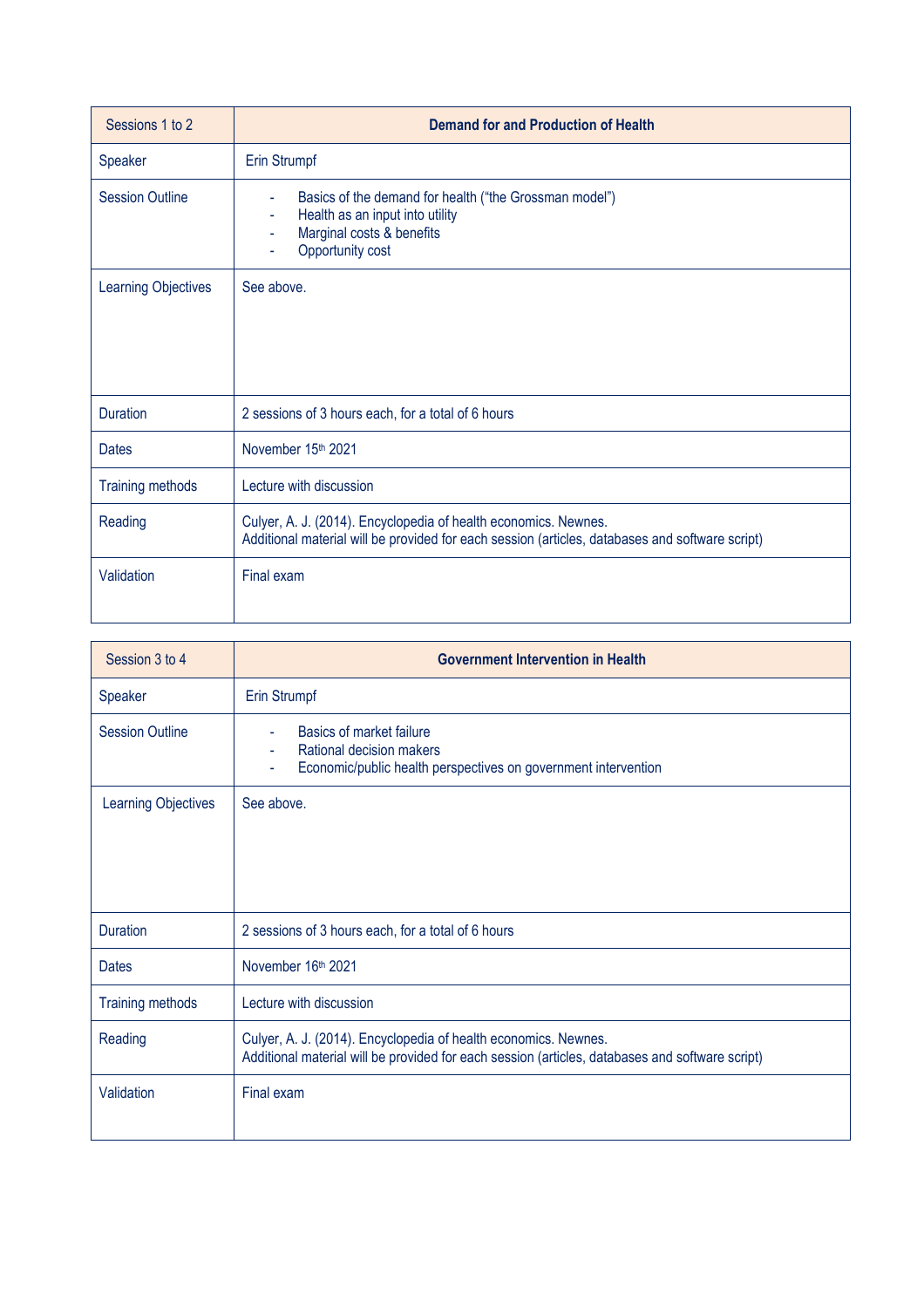| Session 5 to 6             | Health, Income, and Inequality                                                                                                                                                                                                                  |
|----------------------------|-------------------------------------------------------------------------------------------------------------------------------------------------------------------------------------------------------------------------------------------------|
| Speaker                    | Nicolas Sirven                                                                                                                                                                                                                                  |
| <b>Session Outline</b>     | Cross-country contribution of income to health over time (The Preston Curve)<br>٠<br>Income inequality between vs. within countries<br>Various forms of inequality and health ("deaths of despair")<br>Ξ<br>The future of capitalism and health |
| <b>Learning Objectives</b> | See above.                                                                                                                                                                                                                                      |
| <b>Duration</b>            | 2 sessions of 3 hours each, for a total of 6 hours                                                                                                                                                                                              |
| <b>Dates</b>               | November 17 <sup>th</sup> 2021                                                                                                                                                                                                                  |
| <b>Training methods</b>    | Lecture with discussion                                                                                                                                                                                                                         |
| Reading                    | Culyer, A. J. (2014). Encyclopedia of health economics. Newnes.<br>Additional material will be provided for each session (articles, databases and software script)                                                                              |
| Validation                 | Final exam                                                                                                                                                                                                                                      |

| Session 7 to 8          | <b>Health Systems Sustainability</b>                                                                                                                                                                   |
|-------------------------|--------------------------------------------------------------------------------------------------------------------------------------------------------------------------------------------------------|
| Speaker                 | <b>Nicolas Sirven</b>                                                                                                                                                                                  |
| <b>Session Outline</b>  | Cross-country analysis of healthcare expenditures (HCE) over time<br>The determinants of HCE ("the usual suspects")<br>Ξ<br>Theoretical and empirical elements ("the red herring", "the cost disease") |
| Learning Objectives     | See above.                                                                                                                                                                                             |
| <b>Duration</b>         | 2 sessions of 3 hours each, for a total of 6 hours                                                                                                                                                     |
| <b>Dates</b>            | November 18th 2021                                                                                                                                                                                     |
| <b>Training methods</b> | Lecture with discussion                                                                                                                                                                                |
| Reading                 | Culyer, A. J. (2014). Encyclopedia of health economics. Newnes.<br>Additional material will be provided for each session (articles, databases and software script)                                     |
| Validation              | Final exam                                                                                                                                                                                             |